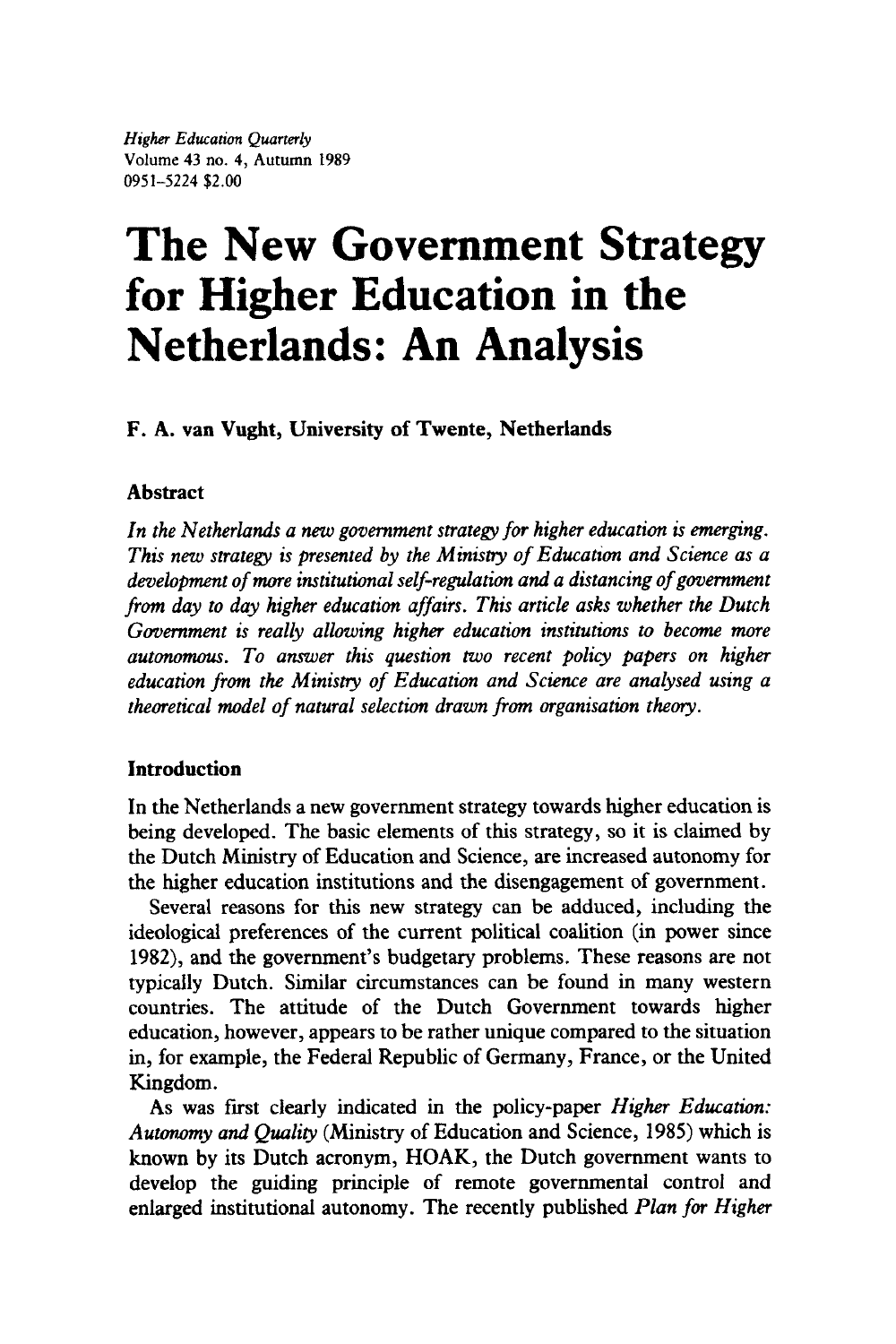# **Higher Education Quarterly 352**

*Education and Scientific Research* (Ministry of Education and Science, 1987b), known by its Dutch acronym, HOOP, supports this picture. No longer is higher education to be regulated and steered solely by the central government. According to the Minister of Education and Science, all relevant parties in Dutch higher education will become involved in a dialogue concerning the future of Dutch higher education.

Bearing the above in mind, in this article the new government strategy towards higher education will be analysed. More specifically the question will be raised of whether government is really disengaging as it claims.The basic conceptions of the new government strategy, as presented in the *Autonomy and Quality* policy-paper (HOAK) and the second Higher *Education Scientific Research Plan* (HOOP) will be explored. To be able to judge these basic conceptions a theoretical model will be developed, which will be called the model of natural selection. This theoretical model will be used as the basis for a modest analysis which will result in the conclusion that the new Dutch government strategy towards higher education is a hybrid which may be interesting to watch in practice, but which is not very clear from a theoretical point of view (Florax and Van Vught, 1986).

# **Two policy-papers**

In 1985 the Dutch Ministry of Education and Science published an important policy-paper, *Higher Education: Autonomy and Quality* (HOAK) in which a new strategy towards higher education was presented. The new attitude of the Ministry of Education and Science towards higher education in the Netherlands represents an important break with traditional government strategy which was one of detailed planning and control. The government tried to steer the higher education system with stringent regulations and extensive control-mechanisms. The government saw itself as an omnipotent actor, who could guide the higher education system according to its own objectives.

The new strategy appears to be an important change. By strengthening the autonomy of higher education institutions, the government claims to create fruitful conditions for the enlargement of the adaptive power and flexibility of higher education institutions to respond to the needs of society. By strengthening institutional autonomy, the government also aims to raise the level of quality and stimulate differentiation in the higher education system.

The new government strategy is based on the idea that the increase in institutional autonomy will result in the improvement in the performance of the higher education system. The higher education institutions will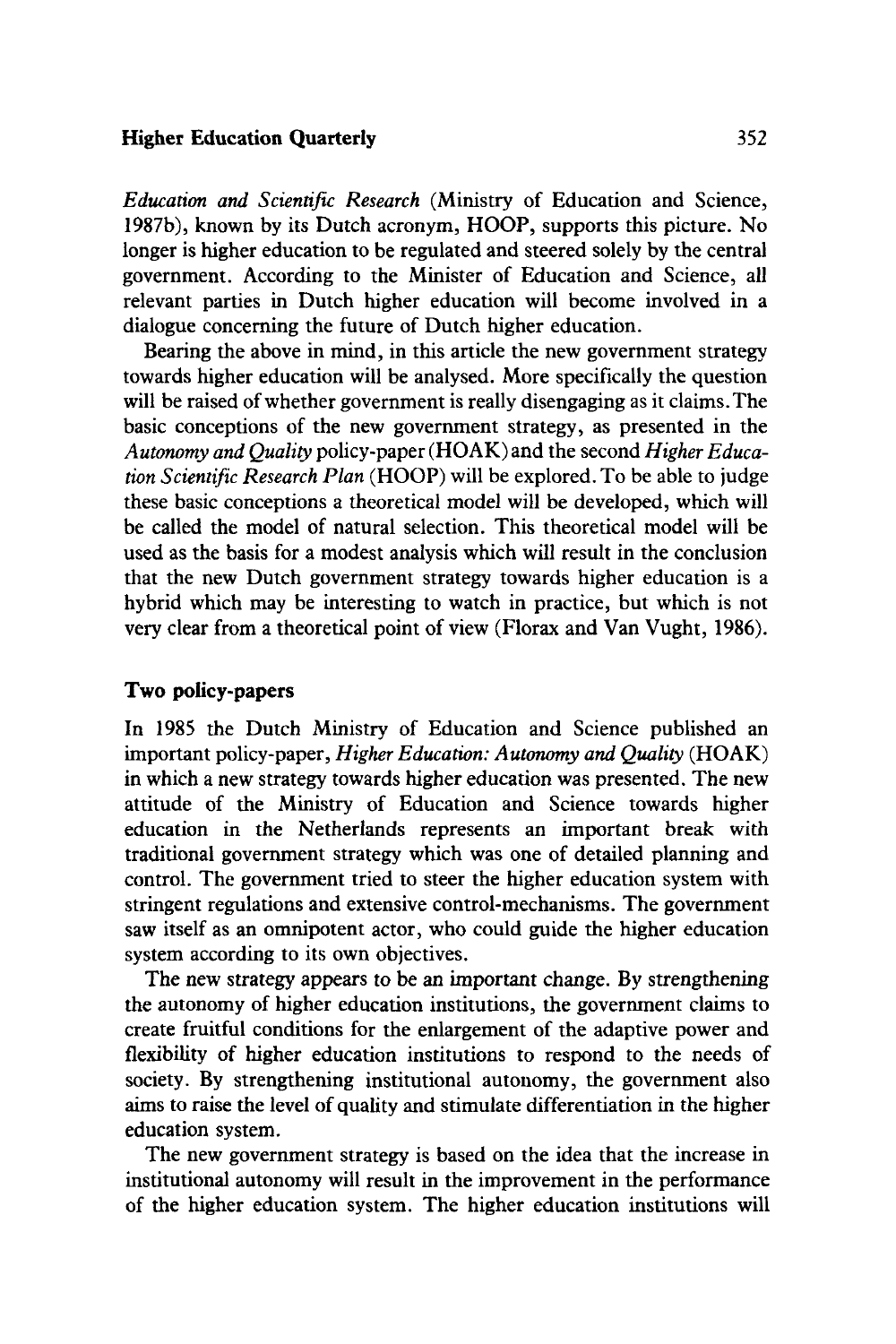have more autonomy to shape their own activities. They will be allowed to take their own responsibilities in the fields of education and research. The detailed government regulations concerning these activities will be done away with.

The enlargement of institutional autonomy is assumed to result in a better adjustment to, and even an anticipation of, changing conditions in society. As a result of the enlargement of institutional autonomy the system as a whole is expected to become more effective in its reactions to the increasing turbulence in its environment and hence to become better suited to the rapidly changing demands of modern society. More autonomy at the institutional level is expected to result in more scientific and technological breakthroughs and in better educated professionals.

Another basic idea of the new strategy is that instead of attempting an *ex*  ante control of the performance of higher education institutions, an **ex** post evaluation of quality should be institutionalised. For this kind of *ex* post evaluation, the government claims to need a quality control system, consisting not only of the monitoring and evaluation activities of the institutions, but also of an 'independent' quality assessment by government (Ministry of Education and Science, 1985).

Recently the HOAK paper has been followed by another important policy document: HOOP, *Plan for Higher Education and Scientific Research.* This is the next – operational – step in the development of the new Dutch government strategy. In this a great deal of prominence is given to planning by means of dialogue. The dialogue is supposed to be based on objectives for the future as seen by both government and the higher education institutions. These objectives will be written down in the two central documents of the planning system developed as a consequence of the new strategy: the government plan (HOOP) and the development plans of the institutions.

The HOOP document will contain all the government higher education documents previously appearing separately. It offers **an** image of the future of the higher education system as desired by government. The institution's development plans are to be a reflection of the intentions of the institutions, of the influences from their environment and of their internal activities and developments.

The new planning system has a two-year cycle, with the HOOP document being published in the first, and the institutional development plans in the second year. The first (draft) HOOP document was published in September 1987 and the first development plans appeared in the spring of 1988.

In both the HOAK and the HOOP policy-papers, many details can be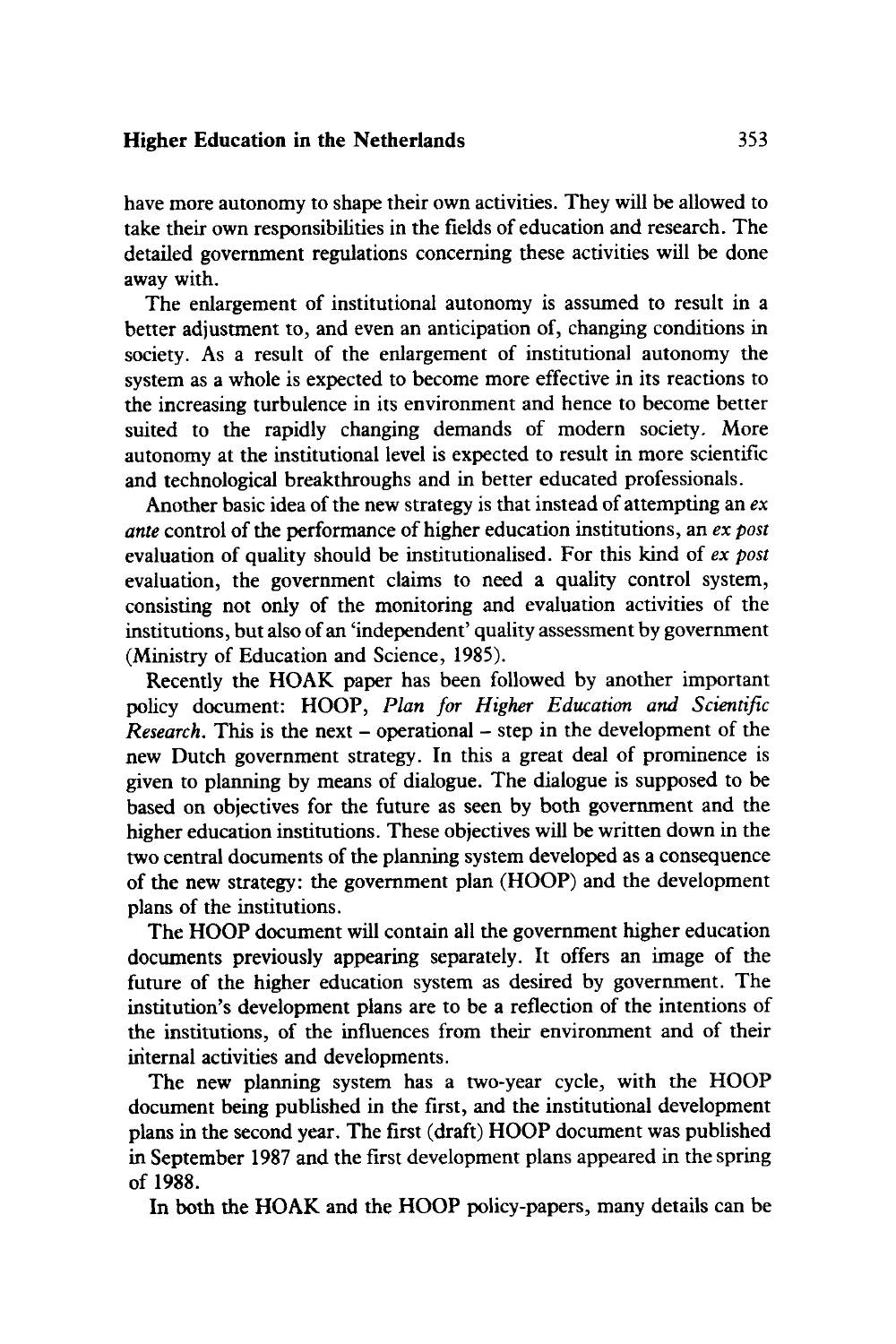found concerning the intended interactions and communications in the higher education system in the near future. To provide an impression of the new Dutch strategy, some of these details will be presented in the next section of this article. They concern the most important aspects of the government's philosophy and the methods chosen to steer and influence the system.

# **Steering philosophy and steering instruments**

In its new strategy towards higher education the Dutch government approaches the concept of steering the higher education system using the idea of 'steering networks'. A steering network is defined as a combination of actors (particularly the Ministry of Education and Science and the higher education institutions), of issues at which the steering activities are aimed and of instruments which are used by the actors to try to reach their objectives. It is the opinion of the Ministry that, as a consequence of the new strategy, the characteristics of the steering networks will change. In the HOOP document the expected and desired changes are shown diagramatically as in Figure **1.** 

As may be seen from Figure 1, the most important feature of the steering



Figure 1: Activities and actors in steering networks Source: Dutch Ministry of Education and Science, (1978b, p.85).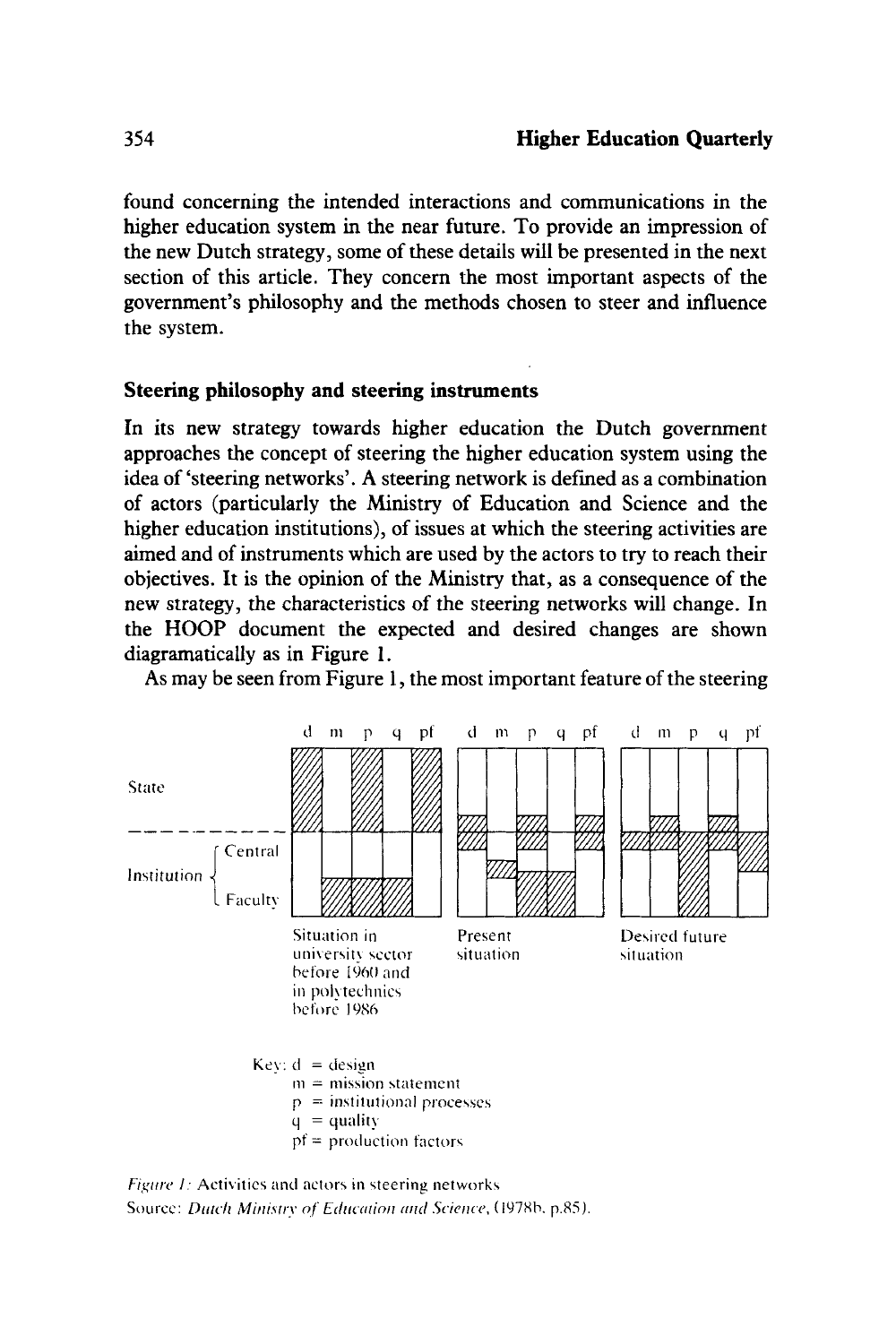networks concern the design of the system in general, the institutional mission statements, the content and form of institutional processes, the control of the quality of institutional processes, and the decisions on production factors (personnel policies and the like). The government emphasis at the moment is on the design of the system, the content and form of institutional processes, and production factors. According to the Ministry, the new strategy entails a change of emphasis in which government wants to limit its activities to influencing the development of institutional mission statements, as well as to the use of the judgements from the quality control system (which to a large extent still has to be established).

Let us look at these two issues in more detail. Until now the development and formulation of an institutional mission statement was hardly a subject of governmental concern. Some higher education institutions had them, others did not; but in either case the government was uninterested. However this will change with the advent of the new strategy, especially through the introduction of the so-called 'mission budget'.

Presently the nature of the lump sum assigned to the higher education institutions consists of an education budget and a research budget. To these two budgets the new 'mission budget' will be added. The 'mission budget' will be part of thefuture institutional lump sum. It is meant to provide institutions with resources to finance innovations; and these innovations should be an important element in the strategic management activities of institutions.

In the new government strategy, the development of an institutional strategic policy is considered to be a prerequisite to reaching a more market-oriented higher education system. The size of a mission budget assigned to an institution will be determined on the basis of detailed government regulations (Ministry of Education and Science, 1987b). These regulations will amongst other things be based on the use of performance indicators.

The idea of the assessment of the performance of the higher education institutions appears to be a cornerstone of the new strategy. In the eyes of government, its decisions with regard to the institution will in the future to a large extent be based on judgements concerning institutional performance. The government believes that this will have to be assessed through a quality control system. One of the basic new elements of the strategy is the wish to develop such a system.

Until now the assessment of an institution's performance has primarily been an informal one. Government tried to control the inputs and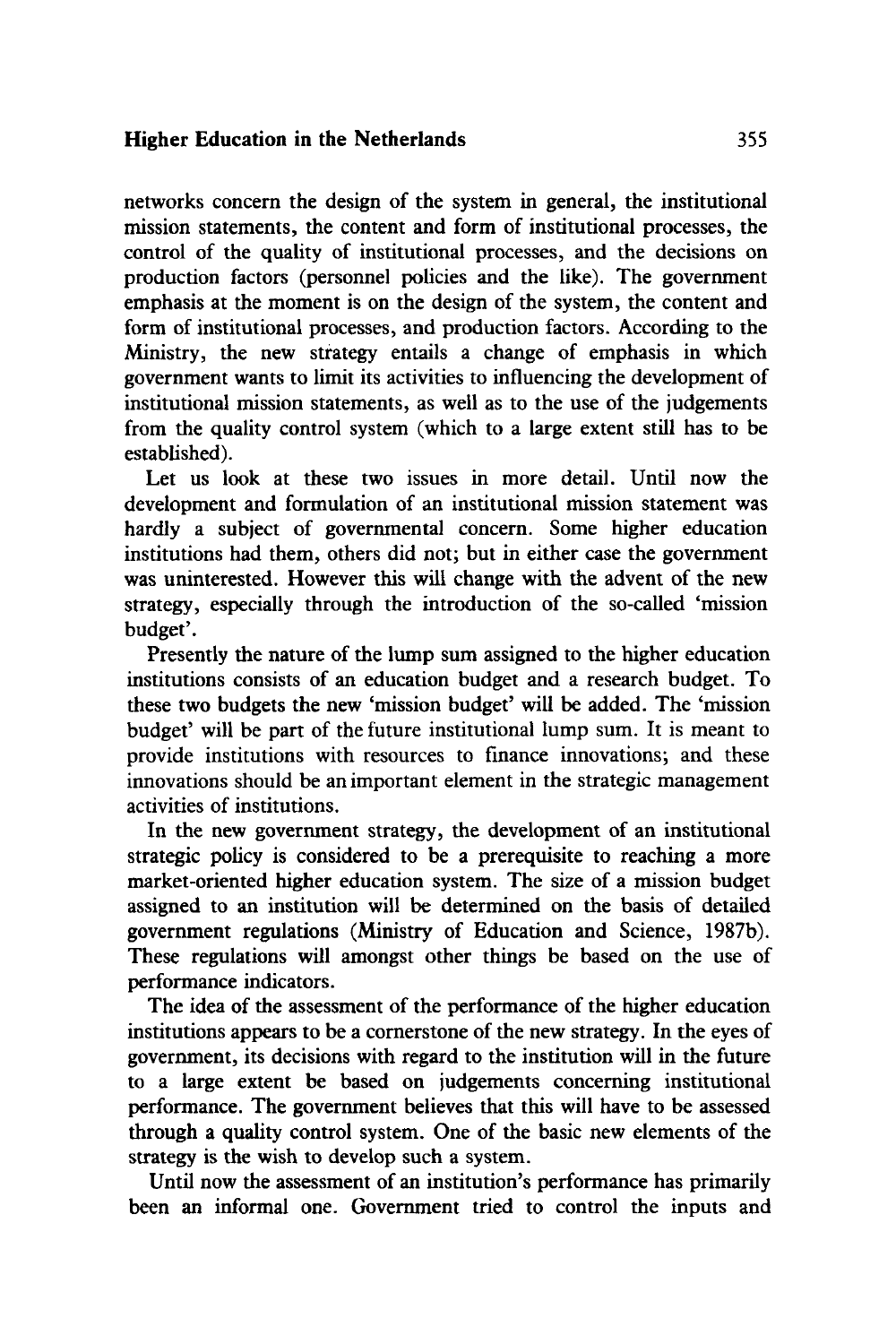processes of the universities' educational programmes by means of the 'Academic Statute'; but neither educational, nor other output evaluations have been carried out. Performance assessment was mainly a task of individual staff-members making judgments about their own activities. Systematic, regular, collaborative assessments of the academic programmes and services of higher education institutions have never been a characteristic of Dutch higher education. The Ministry has indicated that this will have to change.

The representative bodies of the Dutch institutions, the VSNU, *(Verentging van Samenwerkende Nederlandse Universiteiten,* or Association of Co-operating Dutch Universities) for the universities and the HBO-Raad (Hoger *Beroepsonderwijs-Raad* or Council for Higher Vocational Education) for the polytechnics, have taken up the challenge of government to develop a quality control system. Each of these two bodies is starting from a different perspective. The VSNU has developed a system with an emphasis on the use of external visitors, the HBO-Raad has started with self-evaluation projects. Next to this, the VSNU is focusing on the review of educational programmes of subject disciplines, while the HBO-Raad is aiming at institution-wide evaluations.

In spite of these efforts, however, the government has set up an inspectorate for higher education to monitor the performance of institutions.

According to the Ministry, one of the important functions of the quality control system must be to permit comparison between institutions. Performance indicators should make this comparability possible. They will serve as operational instruments for four important functions in the Dutch higher education system, namely an evaluation function, a monitoring function, a dialogue function, and a funding function. Concerning the evaluation function, performance indicators can show to what extent chosen goals have been achieved. As regards the monitoring function, they make it possible to signal relevant developments and/or trends. As far as the dialogue function is concerned, the indicators can be used as an objective basis of information. With respect to the funding function, there can be a direct link between the indicators and the budget assigned to an institution (Ministry of Education and Science, 1987b, p 106).

Both the 'mission budget' and the use of performance assessments make clear that the Ministry of Education and Science is developing steering instruments which **will** play an important role in the dynamics of the Dutch higher education system in the near future. Government claims that these instruments form a consistent part of their recently developed strategy.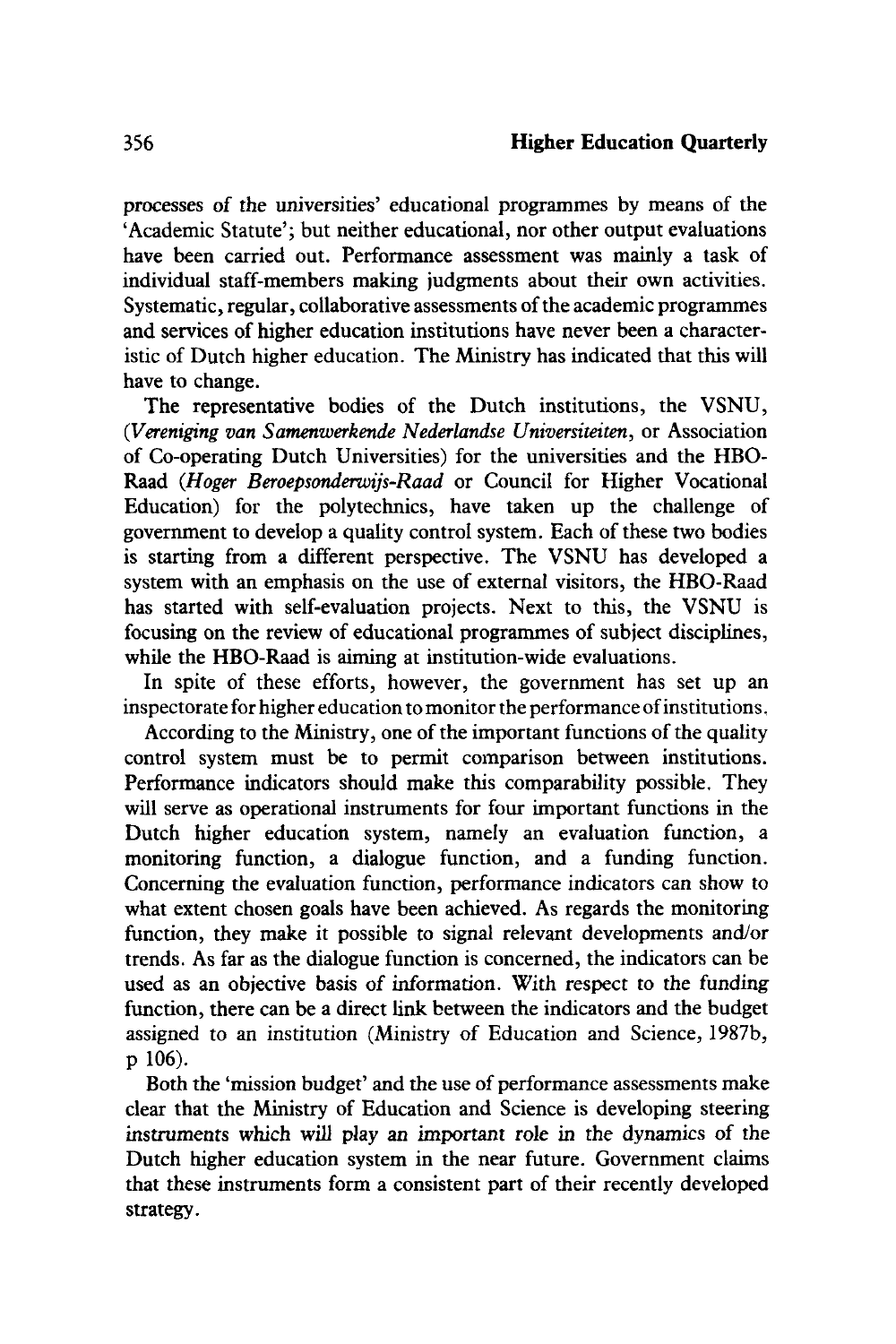In the following paragraphs an attempt will be made to judge the new strategy from a theoretical point of view. To be able to perform this task a theoretical model will be developed, which can be used as a tool for analysing the dynamics of a higher education system.

# The 'natural selection model' as a tool for analysis of higher education system dynamics

In terms of systems theory, higher education systems are open systems. They receive inputs from their environment (students, financial resources) and transform these inputs into outputs (students finishing their studies, research results, etc.).

In systems theory the concept of 'environment' is of great importance. Recent reflections in organisation theory about organisations as open systems also take this concept as a theoretical starting-point (Astley and Van de Ven, **1983).** The basic idea in the literature is that complex processes of change in open systems can be explained by the processes of interaction between systems and their environment. One of the theoretical models used in this literature is the model *of* natural selection.

In the natural selection model the assumption is made that the interaction between an organisation and its environment will let certain types of organisations survive, leaving other types of organisations to die. The chances for survival of an organisation are greater the more this organisation fits the specific characteristics of an environment (Aldrich, **1979;** Aldrich and Pfeffer, **1976;** Hannan and Freeman, **1977).** 

Like biological species, organisations are supposed to go through a three stage process: variation, selection and retention. The result of this process is that, in a competition for scarce resources, some organisations will and others will not be able to fit the characteristics of an environment.

The phase of *variation* concerns the production of diversity in a system or an organisation. The greater the diversity in a system, the more chances there are for a successful answer to the criteria that the environment will use for selecting surviving systems. Diversity in a system can be produced deliberately or by accident; it may be the result of a conscious planning effort or of an accidental adaptation. In higher education systems the diversity grows when the number of higher education institutions and/ or the number of educational programmes offered increase.

The phase of *selection* concerns the process in which some organisations (as part of a system) appear to fit an environment. The selection takes place as a process of competition for scarce resources. Surviving organisations will be able to capture more of these resources than failing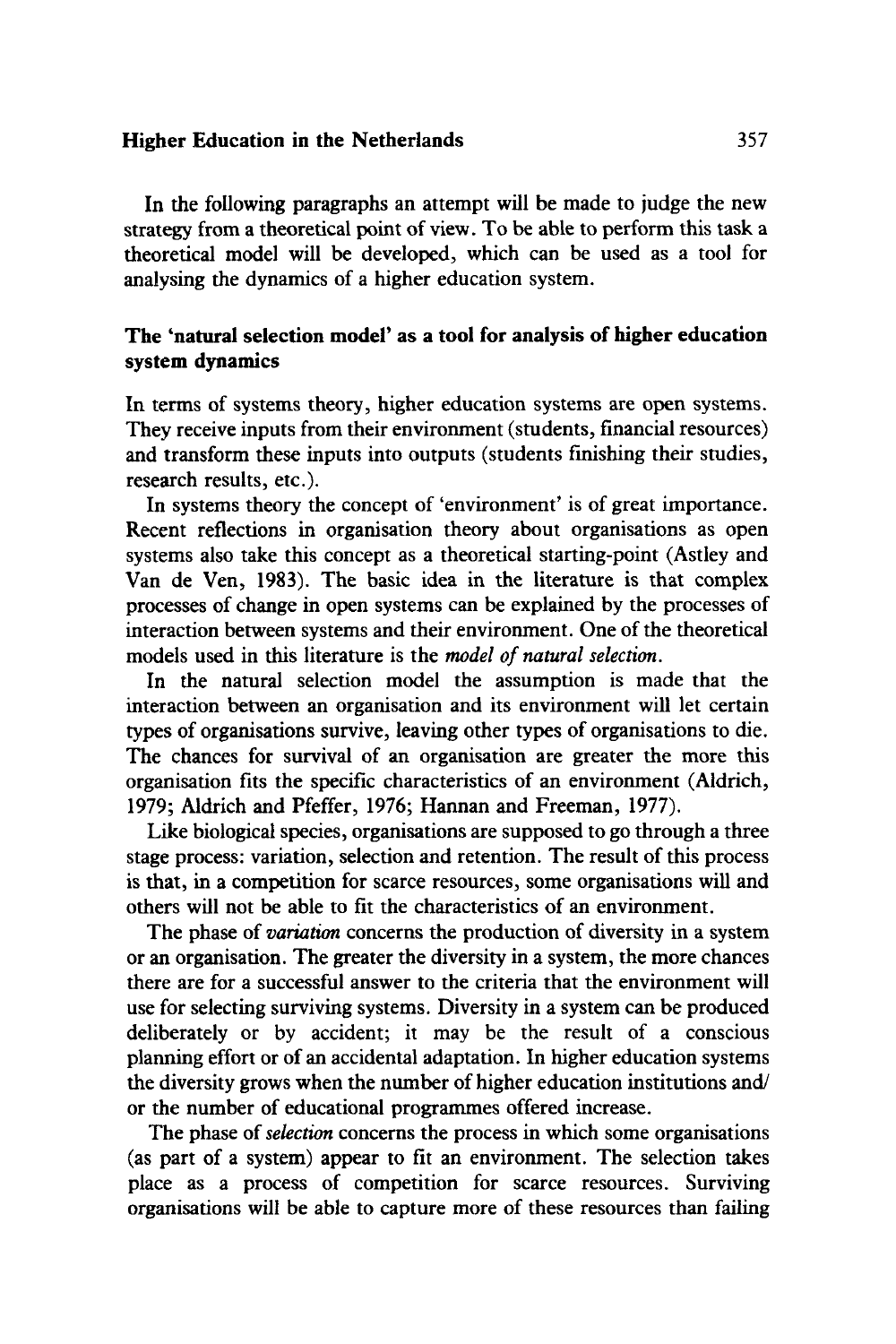organisations. In higher education systems the crucial resource categories are the number of students and the amount and importance of research projects. Both these categories can provide a higher education institution with the financial resources it **may** need to be able to survive.

*Retention* is the process in which a surviving organisation is able to maintain itself over time. An organisation which was successful in a certain environment may remain successful as long as the environment does not change. When drastic changes take place in the environment, the organisation will again be faced with the question of how to respond to the new circumstances. Seen from the perspective of the natural selection model, higher education institutions often can, but sometimes cannot, adapt themselves to new environmental circumstances. In these latter cases those institutions will disappear.

The process of variation, selection and retention offers an evolutionary perspective on the system dynamics of higher education. In this perspective higher education institutions **try** to find themselves **an**  evolutionary 'niche' in which they hope to be able to survive. A 'niche' can be interpreted as a set of conditions in which evolutionary processes take place. The institutions that have chosen a niche in which they appear to fit, will survive. The institutions that have chosen a niche which appears not to be suited to them will find out that their survival is threatened and that they will have to try to find another niche.

The system dynamics of higher education thus result in a specific kind of co-ordination. Co-ordination in this sense is not a centrally planned and implemented policy from above. It rather is a *co-ordination without* a *coordinator* (Wildavsky, **1979),** and a result of the choices of the individual institutions. Higher education institutions will try to adapt themselves to changing circumstances. Given the boundaries of the competition for scarce resources, a structural order of specialisations will arise.

The natural selection model offers an interesting theoretical perspective for the analysis of the new governmental strategy of more institutional autonomy which is developing in the Netherlands. In the next section a modest version of such an analysis is presented.

# **A combination of two fundamentally different models**

The new Dutch government higher education strategy incorporates some elements of the natural selection model. But it certainly is not in complete accordance with this model. It also includes elements of the traditional strategy of detailed planning and control.

The new strategy therefore can be characterised as a 'species of a half-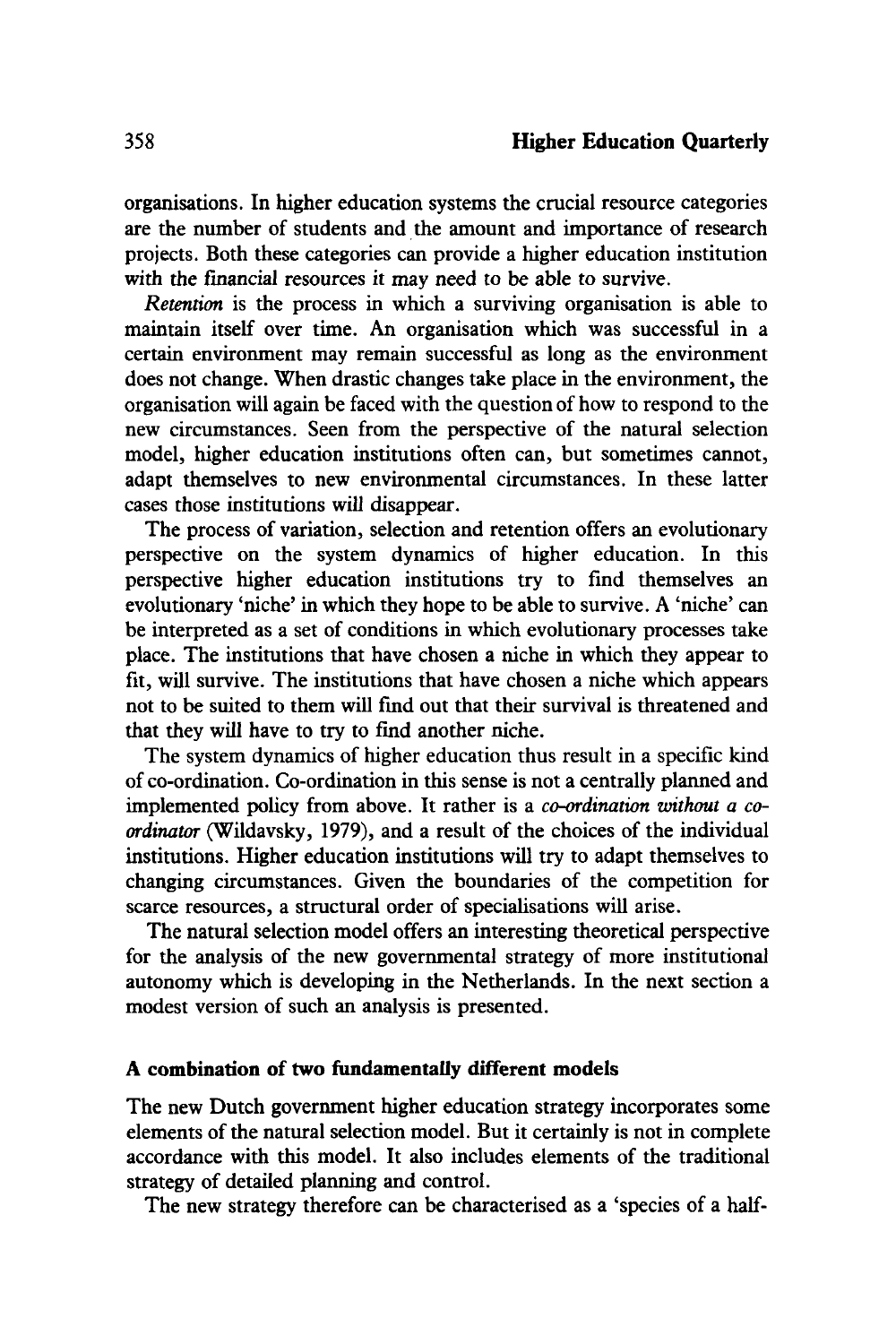way house between out-and-out dirigisme and integral institutional autonomy' (Neave, **1986).** In the new strategy, the institutions have their own autonomy, but government has the power to influence their behaviour. Higher education institutions are confronted with more freedom, but this freedom is only a freedom to act according to the wishes of government. The newly emerging strategy appears to be a combination of two different conceptions of system dynamics.

If the natural selection model were indeed the theoretical basis of the government's attitude towards higher education, the fundamental general starting point for implementing it would have to be to accept and, if necessary, to optimise the working of the market-mechanism in higher education.

According to the natural selection model, a higher education system should be characterised by as complete a competition as possible. The 'producers' of higher education (the institutions) should compete for the favours of the consumers (e.g. students choosing an education; organisations giving out contracts for research projects). Every producer may try to find his own specialised niche while offering his goods in the market. But he may not **try** to control the market by forming a monopoly or a oligopoly. Competition is a crucial characteristic of the natural selection model.

The role of government in this model is to try to guarantee competition. On the one hand it is a task of government to protect the sovereignty of the consumers. On the other hand government should prevent the formation of monopolies and oligopolies. Co-ordinating the system or trying to optimize its performance is *nor* an aspect of the role of government in this model.

The new Dutch government strategy, as presented in the HOAK and the HOOP policy-papers, shows quite another stance. Certainly, in this strategy the autonomy of the producers of higher education is increased and the competition between these producers is stimulated. As such the new strategy is in line with the natural selection model.

But in the new strategy, government is not mainly the protector of the sovereignty of the consumers and the fighter of monopolies and oligopolies. Government also tries to steer the higher education system from **an** Archimedical position. Government seeks to set 'overall targets' for the higher education system and influences the behaviour of the institutions to **try** to reach these targets. By doing this, however, government has to restrict the behaviour of the higher education producers. Certain forms of behaviour by the institutions cannot be allowed. And because of such restrictions, government creates a situation in which the institutions cannot develop certain adaptations to their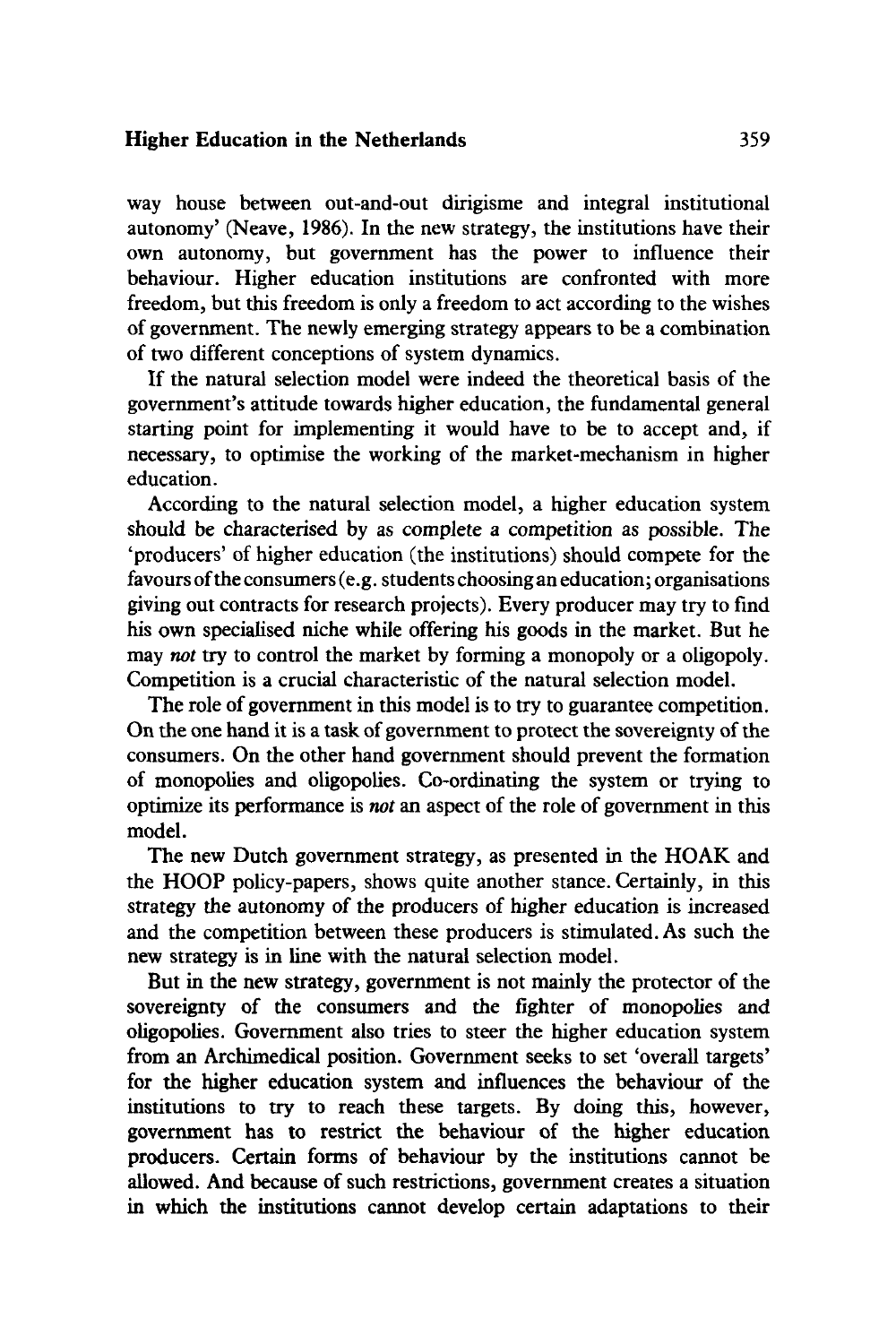environment. Because government wants to co-ordinate and steer the system from its own position, it will have to exclude some forms of adaptive behaviour by the institutions.

In the new strategy the institutional autonomy is restricted. Higher education institutions may operate as self-steering organisations to the extent government lets them. The natural selection model however assumes a maximum autonomy for the organisations in a system. Such a maximum autonomy is judged to be necessary because organisations are only thought to be able to find a vital evolutionary niche when they can decide themselves which forms of adaptive behaviour they should develop. The more this autonomy is restricted, the less an organisation will be able to find a successful adaptation to its environment.

The three phase process of variation, selection and retention can only partly take place in the new Dutch regime. Higher education institutions may have more autonomy than they used to have, but the dynamics of the higher education system in this strategy are restricted by the co-ordinating and steering activities of government. The co-ordination in the higher education system is *mt* a 'co-ordination without a co-ordinator'. The specialisations in the system and the structural order therefore can only partly be the result of the institutional profiles which are being developed as the institutions try to find their own niches. The structural order and the specialisations in the system are to a large extent an outcome of the various decisions and actions of government, aimed at the optimisation of the system from the government's point of view.

The fact that the new government higher education strategy has two different faces also come to the fore, when attention is paid to the steering instruments which are being developed by the Ministry. It appears that, while on the one hand it is stated that the institutions are responsible for all the activities with the sectors<sup>\*</sup> assigned to them (by government!), government on the other hand indicates that **all** the institutional activities should in one way **or** another match governmental ideas and intentions with respect to the desirable development of the higher education system. Deviating activities will have to be adjusted and missing activities will have to be set up. If institutions are taking no such measures government can interfere with the help of the newly developed instruments.

Both the 'mission budget' and the use of performance assessments will enable government to influence the behaviour of the higher education institutions. The 'mission budget' can be used to try to force the

<sup>\*</sup> In the HOOP-document for higher education as a whole nine different sectors are distinguished, namely **Arts,** Law, Economy, Health, Behaviour and Society, Technique, Education, and Agriculture **(Ministry** of Education and Science, **1987b).**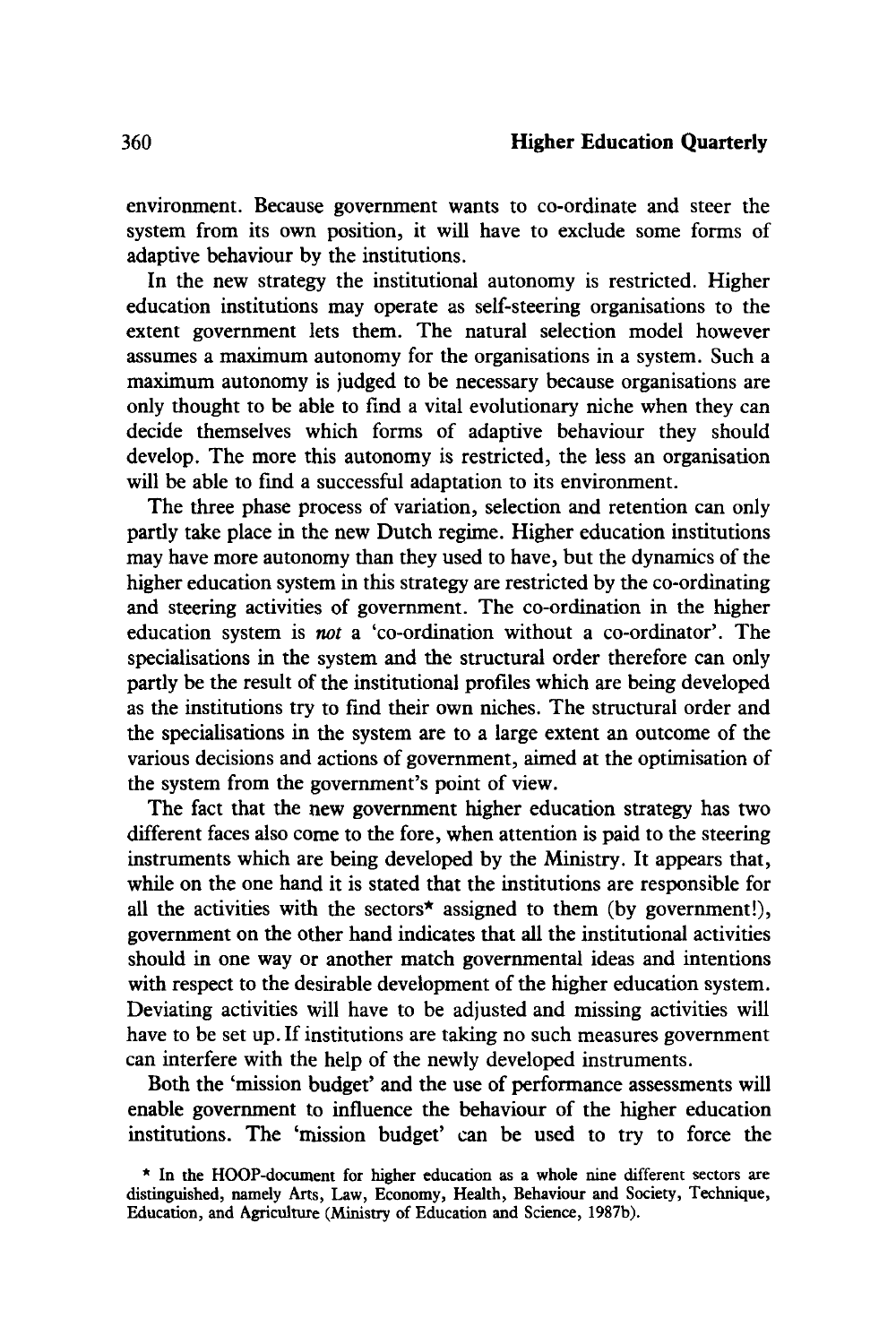institutions to develop the profiles government thinks to be necessary. As already indicated, these governmental attempts to influence and control the development of institutional missions restrict the institutions in establishing adaptive and flexible relationships with their environment. These attempts are therefore contradictory to the natural selection model.

The use of performance assessments also gives government the power to influence the behaviour of the institutions according to government wishes and opinions. The quality control system, especially as it is proposed by the Ministry of Education and Science, contains elements of the natural selection model as well as characteristics of the traditional government planning and control strategy. Institutions themselves are responsible for the development of a system in which the measuring of quality can take place. This implies self-assessment processes at the levels of the discipline and the sector. For the time being neither the inspectorate, nor any other government body will be directly involved in the measuring of quality. Steering on the basis of performance indicators will, however, to a large extent be the responsibility of government. Government will make decisions, especially with respect to the reallocation of funds, on the basis of the results of institutional self-evaluation processes. In this respect it will be the Ministry of Education and Science which will determine what quality of higher education is and how institutional performance should be assessed. The institutions will be allowed to measure their performance, but government will control the development of the system on the basis of quality.

Again it can be concluded that the government's attitude towards the organisation of the quality control system shows the combination of two theoretical models: the traditional model of planning and control, and the model of natural selection. Government claims to know the societal goals and it wants to represent the public interest. It is not clear, however, what the public interest is. It also remains unclear why an indirect representation of societal goals should be preferred to the possibility of a situation with direct relationships between higher education institutions and their relevant societal environments. This latter situation would be in accordance with the theoretical model of natural selection. It would enable the institutions of higher education not only to assess their own performance, but also to make their own decisions on the basis of the outcomes of these assessments. It would allow the institutions to try to find their evolutionary 'niches' and it would imply a system dynamics of higher education in which the co-ordination is a result of the choices of the consumers and producers of higher education. In the quality control system proposed by government the adaptive behaviour of the institutions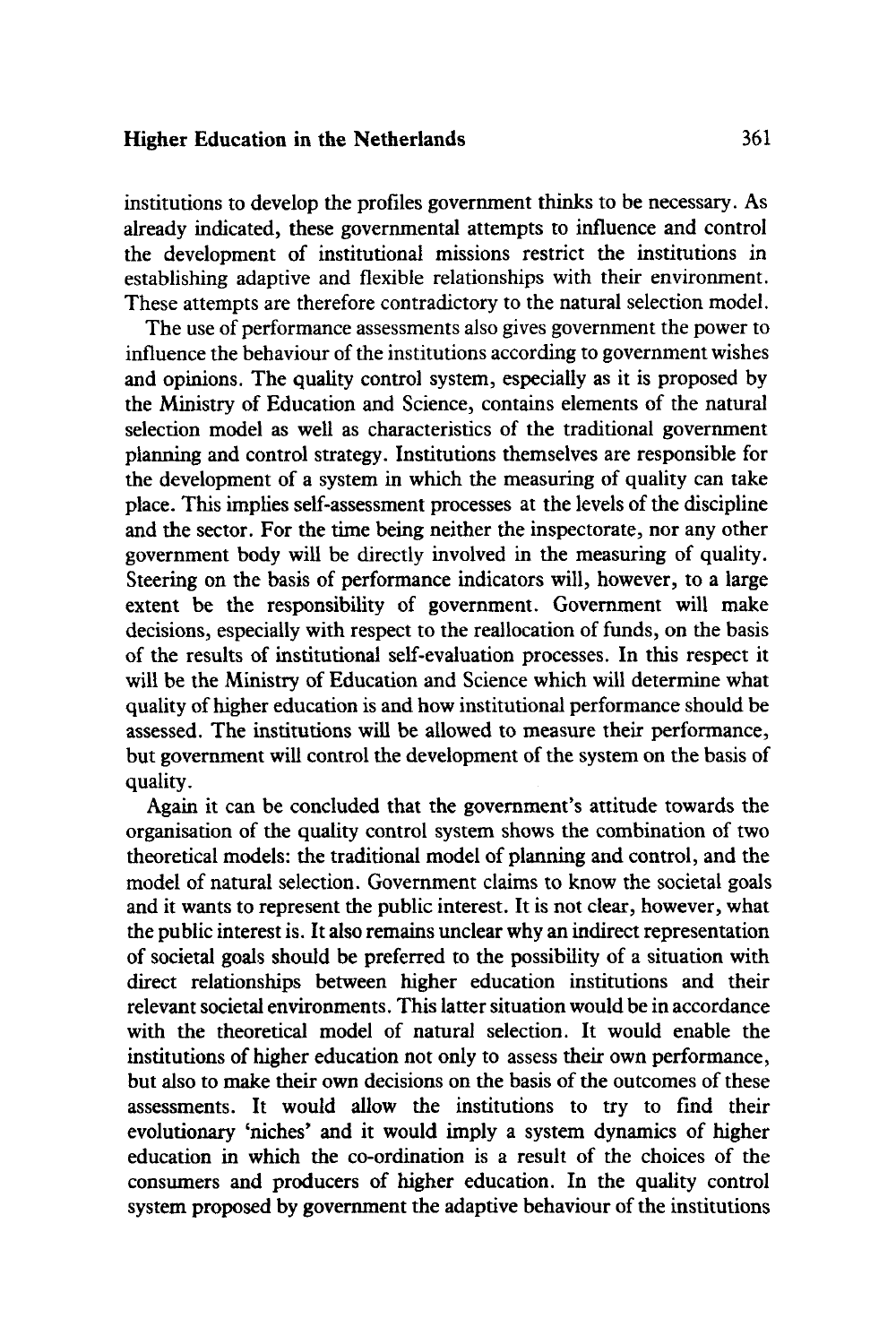is limited by the government's wishes and opinions. Government has chosen to develop a new strategy towards higher education which is a combination of two different theoretical models.

# **Conclusion**

In this article the new emerging governmental strategy towards higher education in the Netherlands has been discussed. This new strategy is presented by government as a development towards more institutional self-regulation and a disengagement of the Ministry of Education and Science. The question has been raised whether in this new strategy the Dutch Government is really allowing the higher education institutions to become more autonomous. To answer this question the recent policy papers on higher education from the Ministry of Education and Science were analysed, using the theoretical model of natural selection.

Looking at the various proposals in both the HOAK policy paper (Ministry of Education and Science, 1985) and the HOOP planning document (Ministry of Education and Science, **1987),** the conclusion can be drawn that the new Dutch government strategy towards higher education is a combination of two fundamentally different theoretical conceptions. In this strategy, aspects of the classical model of detailed planning and control are combined with aspects of the natural selection model. In the years to come the behaviour of the Dutch higher education institutions will to a large extent still be determined by the wishes and opinions of government. The innovations in the policies and operations of an institution will mainly reflect the opinions and ideas of the Ministry, since the possibilities open to an institution to innovate depend on the assessment of its outputs, and on the willingness of government to tolerate or stimulate the kinds of outputs produced.

On the basis of the above it can be stated that the increased institutional autonomy which is proclaimed in the new government strategy is at best a dependent autonomy. Government is only partly disengaging.

# **References**

Aldrich, H. E. (1979), Organizations and *Environments* (Englewood Cliffs, Prentice Hall).

- Aldrich, H. E. and Pfeffer, J. (1976), Environments of Organizations, Annual Review of *Sociology,* 2, pp. 79-105.
- Astley, W. G. and van de Ven, A. H. (1983), Central Perspectives and Debates in Organization Theory, **Adminisrrutive** *Science* **Quarferly,** 28, pp. 245-273.
- Florax, R. J. G. M. and van Vught, F. A. (1987), Planmatige sturing of natuurlijke selecue?, Bijleveld,.R. J. and van Vught, F. **A.** (Eds.), **Stuting** *van* **het hoger** *ondenuijs* **(fs-**Gravenhage, VUGA).